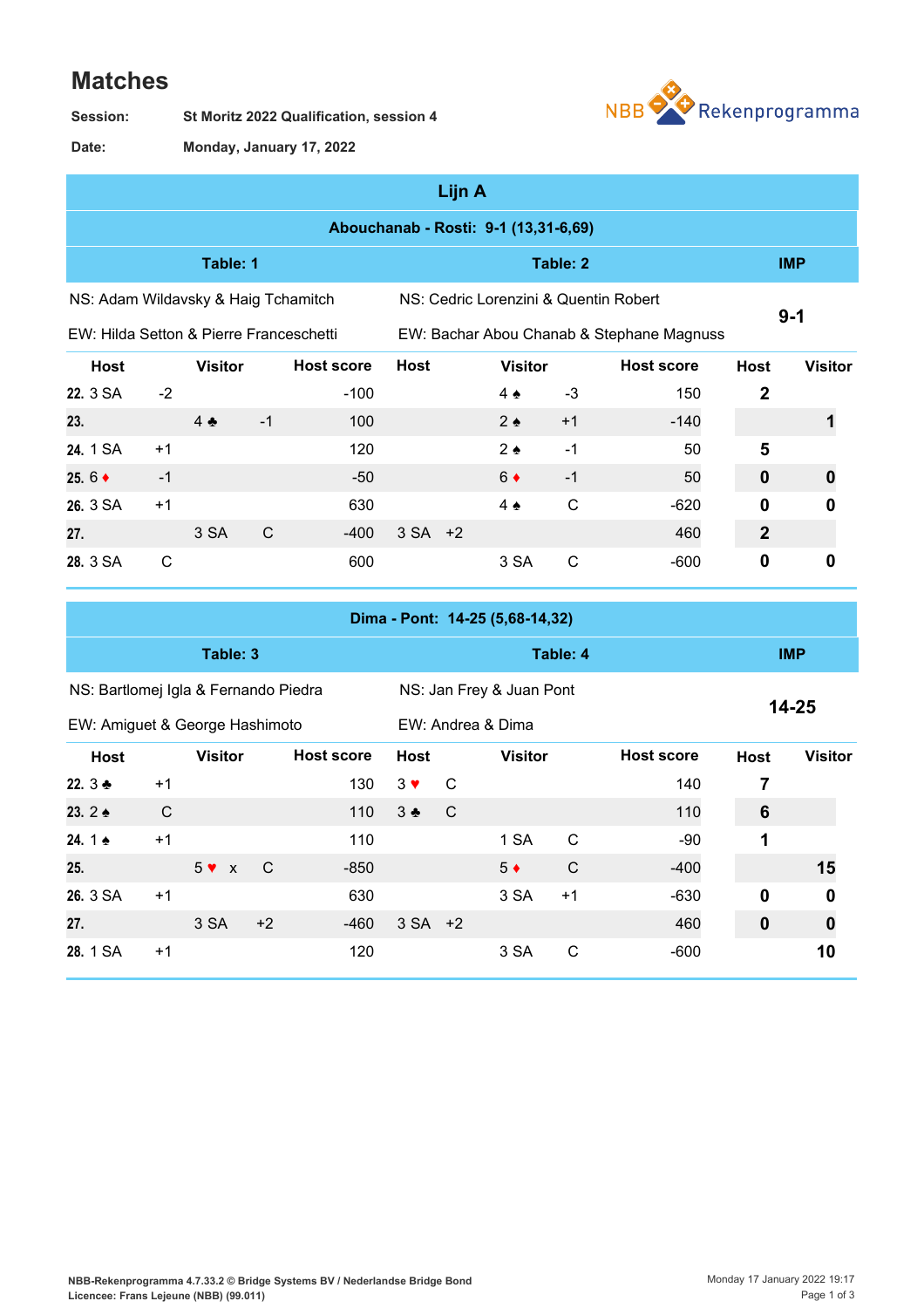|                                       |                                       |                |      | Saesseli - Bausback: 15-10 (12,18-7,82) |             |                                     |                |          |                                         |             |                |
|---------------------------------------|---------------------------------------|----------------|------|-----------------------------------------|-------------|-------------------------------------|----------------|----------|-----------------------------------------|-------------|----------------|
|                                       |                                       | Table: 5       |      |                                         |             |                                     |                | Table: 6 |                                         | <b>IMP</b>  |                |
|                                       | NS: Clement Maamarbachi & Mme Vincent |                |      |                                         |             |                                     |                |          | NS: Darina Langer & Hans-Herman Gwinner |             |                |
| EW: Curt Kallström & Nikolas Bausback |                                       |                |      |                                         |             | EW: Irene Saesseli & Vasili Vroutis |                | $15-10$  |                                         |             |                |
| <b>Host</b>                           |                                       | <b>Visitor</b> |      | <b>Host score</b>                       | <b>Host</b> |                                     | <b>Visitor</b> |          | <b>Host score</b>                       | <b>Host</b> | <b>Visitor</b> |
| 22. $3 +$                             | C                                     |                |      | 110                                     |             |                                     | $3 \bullet$    | $+1$     | $-130$                                  |             |                |
| 23.                                   |                                       | $3 \cdot$      | $+1$ | $-130$                                  |             |                                     | $2 \triangle$  | $+1$     | $-140$                                  |             | 7              |
| 24.                                   |                                       | $3 \bullet$    | $-2$ | 100                                     | $2 \bullet$ | $-1$                                |                |          | $-50$                                   | $\mathbf 2$ |                |
| 25. $6 +$                             | $-2$                                  |                |      | $-100$                                  |             |                                     | $5*$           | $-1$     | 50                                      |             | 2              |
| 26. 3 SA                              | $-1$                                  |                |      | $-100$                                  |             |                                     | 3 SA           | $-2$     | 200                                     | 3           |                |
| 27.                                   |                                       | 3 SA           | $+2$ | $-460$                                  | $3 SA +2$   |                                     |                |          | 460                                     | $\bf{0}$    | 0              |
| 28. 3 SA                              | C                                     |                |      | 600                                     |             |                                     | 2 SA           | C        | $-120$                                  | 10          |                |

|                                       |      |                |      | Bridge24.Mixed - Tosca: 21-1 (16,77-3,23) |             |                                |                                    |            |                   |             |                |
|---------------------------------------|------|----------------|------|-------------------------------------------|-------------|--------------------------------|------------------------------------|------------|-------------------|-------------|----------------|
|                                       |      | Table: 7       |      |                                           |             |                                |                                    | <b>IMP</b> |                   |             |                |
| NS: Bartosz Chmurski & Igor Chalupec  |      |                |      |                                           |             | NS: Sjoert Brink & Bob Drijver |                                    |            |                   |             |                |
| EW: Berend van den Bos & Rob Lindeman |      |                |      |                                           |             |                                | EW: Anna Sarniak & Danuta Kazmucha | $21 - 1$   |                   |             |                |
| <b>Host</b>                           |      | <b>Visitor</b> |      | <b>Host score</b>                         | <b>Host</b> |                                | <b>Visitor</b>                     |            | <b>Host score</b> | <b>Host</b> | <b>Visitor</b> |
| 22. $5 +$                             | $-2$ |                |      | $-100$                                    | $3 \vee$    | C                              |                                    |            | 140               | 1           |                |
| 23. Pas                               |      |                |      | $\mathbf 0$                               |             |                                | $3 \triangleleft$                  | $-1$       | 100               | 3           |                |
| 24.                                   |      | 1 SA           | $-1$ | 50                                        |             |                                | 1 SA                               | C          | -90               |             |                |
| 25. $5 \triangleleft$                 | -1   |                |      | -50                                       |             |                                | $5 \bullet$                        | $-1$       | 50                | 0           |                |

| -----      | ____ |                 | --   |                  |         | --   |    |  |
|------------|------|-----------------|------|------------------|---------|------|----|--|
| 26.        |      | $3 \cdot x - 5$ | 1400 |                  | 3 SA -1 | 100  | 17 |  |
| 27.        |      | $3 SA +2$       |      | $-460$ 3 SA $+2$ |         | 460  |    |  |
| 28. 3 SA C |      |                 | 600  |                  | 3 SA C  | -600 |    |  |

|                                   |      |                |      | Kamras - Borewicz: 15-21 (7,43-12,57)                              |             |                                  |                |              |                   |             |                |
|-----------------------------------|------|----------------|------|--------------------------------------------------------------------|-------------|----------------------------------|----------------|--------------|-------------------|-------------|----------------|
|                                   |      | Table: 9       |      |                                                                    |             |                                  | <b>IMP</b>     |              |                   |             |                |
|                                   |      |                |      | NS: Herman Drenkelford & Sanna Clemensson NS: Kalita & Michalovski |             |                                  |                |              |                   |             |                |
| EW: Marek Borewicz & Niewiadomski |      |                |      |                                                                    |             | EW: David Wrang & Frederic Wrang | $15 - 21$      |              |                   |             |                |
| Host                              |      | <b>Visitor</b> |      | <b>Host score</b>                                                  | <b>Host</b> |                                  | <b>Visitor</b> |              | <b>Host score</b> | <b>Host</b> | <b>Visitor</b> |
| 22. 3 SA                          | $-2$ |                |      | $-100$                                                             |             |                                  | $3 \bullet$    | $+1$         | $-130$            |             | 6              |
| 23. $2 \div x$                    | $+1$ |                |      | 870                                                                |             |                                  | $4 \triangle$  | $-1$         | 100               | 14          |                |
| 24. $2 \times$                    | $-1$ |                |      | $-50$                                                              |             |                                  | 1 SA           | $+1$         | $-120$            |             | 5              |
| 25. $6 \triangleleft$             | $-1$ |                |      | $-50$                                                              |             |                                  | $5 \bullet$    | $\mathsf{C}$ | $-400$            |             | 10             |
| 26.4 $\bullet$                    | C    |                |      | 620                                                                |             |                                  | 3 SA           | $\mathsf{C}$ | $-600$            | 1           |                |
| 27.                               |      | 3 SA           | $+2$ | $-460$                                                             | $3 SA +2$   |                                  |                |              | 460               | $\mathbf 0$ |                |
| 28. 3 SA                          | C    |                |      | 600                                                                |             |                                  | 3 SA           | C            | $-600$            | 0           | 0              |